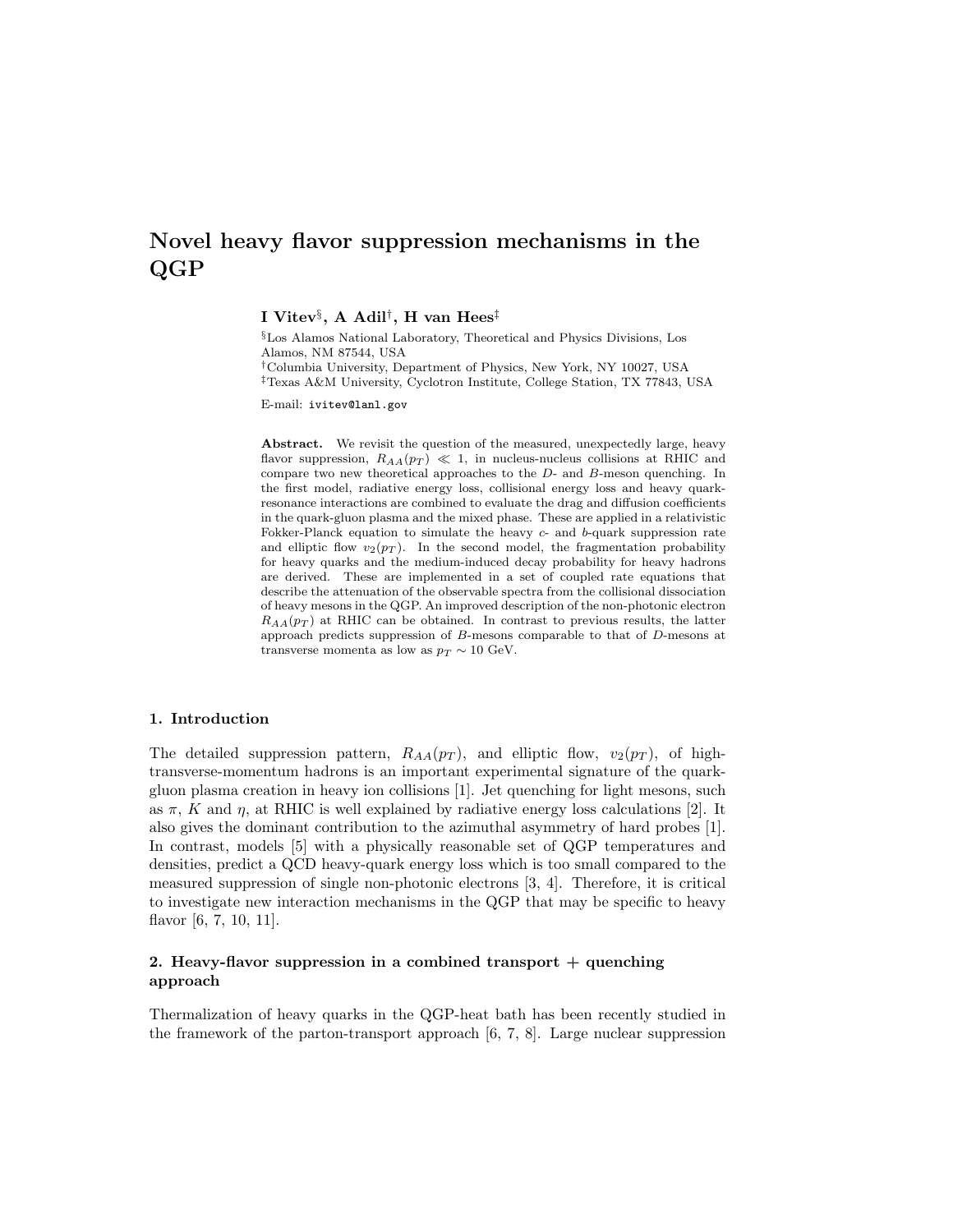

Figure 1. Left panel: preliminary results on the nuclear modification  $R_{AA}(p_T)$ for heavy  $c$ - and  $b$ -quarks [10] from collisional [5] and radiative energy loss [9] and quark-resonance interactions [6, 7]. For charm quarks, the PQCD  $\Delta E$ contribution is shown separately. Right panel: elliptic flow  $v_2(p_T)$  for heavy c- and b-quarks for the same physics mechanisms [10].

and elliptic flow  $v_2$  result when employing a Fokker-Plank equation,

$$
\frac{\partial f(\vec{p},t)}{\partial t} = \frac{\partial}{\partial p_i} \left[ p_i A(\vec{p},t) + \frac{\partial}{\partial p_j} B_{ij}(\vec{p},t) \right] f(\vec{p},t) , \qquad (1)
$$

solved via an equivalent Langevin simulation. In Eq. (1)  $f(\vec{p}, t)$  is the distribution of cand b-quarks and  $A(\vec{p}, t)$ ,  $B(\vec{p}, t)$  are the drag / diffusion coefficients, respectively. It has been argued that strong coupling between the  $c$ - and  $b$ -quarks and the QGP medium may be generated via quark-resonance interactions near the QCD-phase transition,  $T \sim T_c$  [6]. It is, therefore, important to study the interplay between such non-perturbative effects and the radiative [9] and collisional [5] heavy-quark energy loss. We evaluate [10] the contribution of these processes to the drag and diffusion coefficients,

$$
A(\vec{p},t) = \frac{1}{p_i} \frac{\langle \delta p_i \rangle}{\delta t}, \qquad B_{ij}(\vec{p},t) = \frac{1}{2} \frac{\langle \delta p_i \delta p_j \rangle}{\delta t}, \qquad (2)
$$

which are then applied in the relativistic Fokker-Planck equation.

Results on the  $p_T$ -dependent suppression pattern of heavy quarks,  $R_{AA}(p_T)$ , are shown in the left panel of Fig. 1. Drag coefficients are easily evaluated from the fractional momentum loss of heavy quarks, see Eq. (2). The diffusion coefficients in this preliminary study were constrained from the fluctuation-dissipation relation. We observe that the suppression of charm quarks can be very large even in minimum-bias reactions of large nuclei and  $R_{AA}$ (charm)  $\ll R_{AA}$ (bottom). The high- $p_T$  azimuthal asymmetry for minimum-bias Au+Au collisions is shown in the right panel of Fig. 1. We note that the generated  $v_2$  for b-quarks is much smaller than that for c-quarks.

One of the reasons for the large suppression in our current energy-loss implementation is that the Einstein fluctuation-dissipation relation induces minimal Gaussian fluctuations. These are significantly different from the ones in the probabilistic treatment of PQCD-energy loss [1, 2, 5]. Future Langevin simulations of  $c$ - and  $b$ -quark diffusion should include momentum fluctuations beyond the Einstein's relation and the decay of the heavy quark / hadron spectra into  $(e^+ + e^-)$  for direct comparison to the non-photonic electron observables at RHIC [10].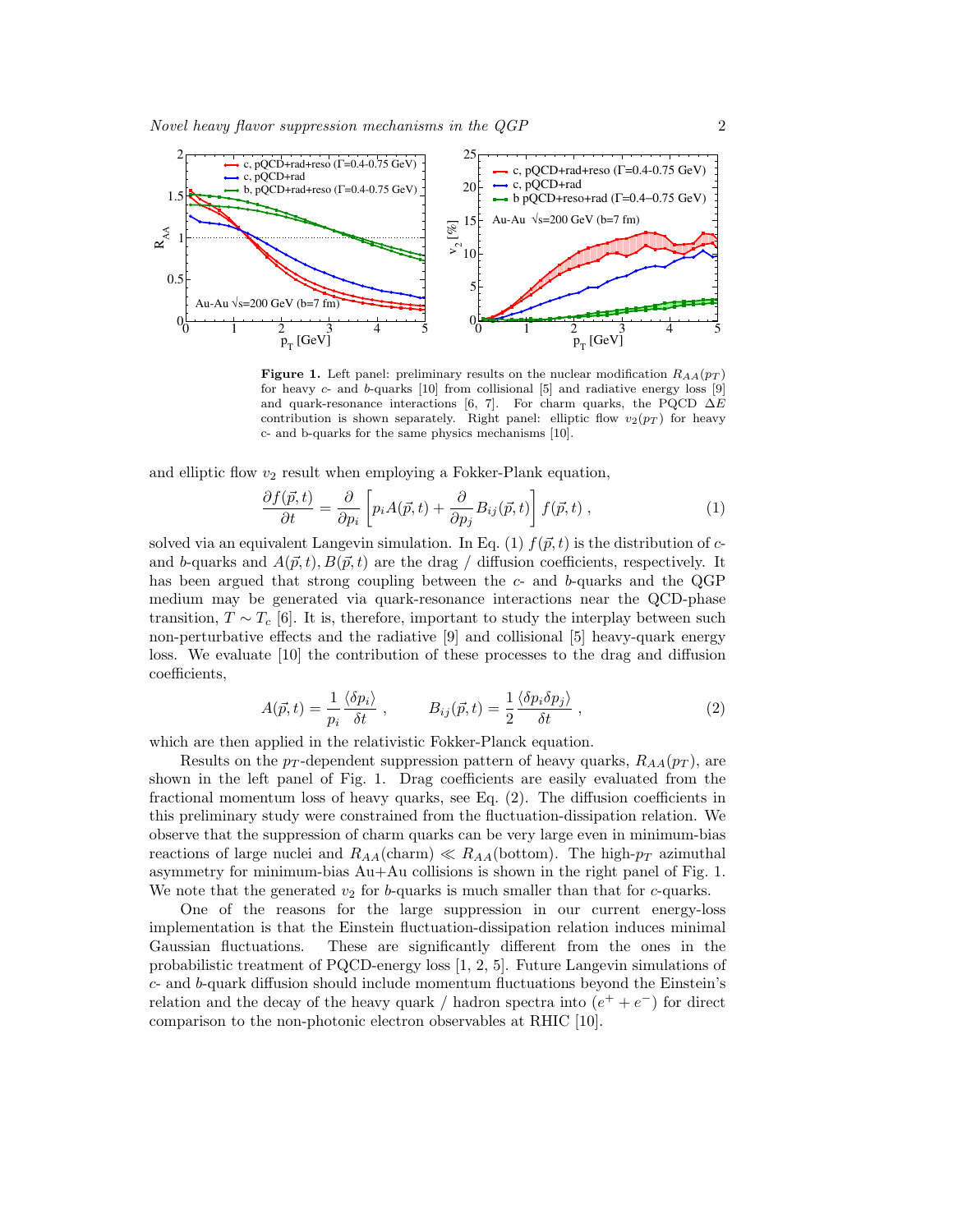

Figure 2. Left panel: suppressions of D- and B-meson production via collisional dissociation in the QGP in central  $Au+Au$  and  $Cu+Cu$  reactions at RHIC [11] for gluon rapidity densities  $dN^g/dy = 1175$  and 350, respectively [2]. Right panel: quenching of the non-photonic electrons from the softened D- and Bmeson spectra in central Au+Au collisions [11]. Data is from PHENIX [3, 14] and STAR [4, 12, 13].

#### 3. QGP-induced dissociation of heavy mesons

In the perturbative QCD-factorization approach, the cause of the limited single non-photonic electron quenching is identified as the small suppression of B-mesons, which dominate the high- $p_T e^+e^-$  yields. Such models assume that the hard jet hadronizes in vacuum, having fully traversed the region of hot and dense nuclear matter,  $L_T^{\text{QGP}} \leq 6$  fm, and lost energy via radiative and collisional processes [1, 2, 5]. In Ref. [11] we examined the validity of this assumption for different species of final-state partons and decay hadrons. For a  $p_T = 10$  GeV pion at mid-rapidity  $\tau_{\text{form}} \approx 25$  fm  $\gg L_T^{\text{QGP}}$ , consistent with the jet-quenching assumptions [1, 2]. In contrast, B- and D-mesons of the same  $p_T$  have formation times  $\tau_{\text{form}} \approx 0.4, 1.6$  fm, respectively,  $\ll L_T^{\rm QGP}$ . Therefore, at the finite  $p_T$  range accessible at RHIC and LHC a conceptually different approach to the description of  $D$ - and  $B$ -meson quenching in  $A+A$  collisions is required, when compared to light hadrons.

Motivated by this finding, in the framework of the GLV theory, we derive the collisional dissociation probability of heavy mesons in the QGP [11]:

$$
P_d(\chi \mu^2 \xi) = [1 - P_s(\chi \mu^2 \xi)] \ge 0 , \quad P_d(\chi \mu^2 \xi = 0) = 0 . \tag{3}
$$

In Eq. (3)  $2\chi\mu^2\xi = 2(\mu^2L/\lambda)\xi$  is the cumulative 2D transverse momentum squared per parton. The dissociation probability also depends on the detailed heavy meson light cone wave function. The dynamics of open heavy flavor production and modification in this model is represented by a set of coupled rate equations that describe the competition between  $b$ - and  $c$ -quark fragmentation and  $D$ - and  $B$ -meson dissociation [11]:

$$
\partial_t f^Q(p_T, t) = -\frac{f^Q(p_T, t)}{\langle \tau_{\text{form}}(p_T, t) \rangle} + \frac{1}{\langle \tau_{\text{diss}}(p_T/\bar{x}, t) \rangle} \int_0^1 dx \, \frac{1}{x^2} \phi_{Q/H}(x) f^H(p_T/x, t) , \quad (4)
$$

$$
\partial_t f^H(p_T, t) = -\frac{f^H(p_T, t)}{\langle \tau_{\text{diss}}(p_T, t) \rangle} + \frac{1}{\langle \tau_{\text{form}}(p_T/z, t) \rangle} \int_0^1 dz \frac{1}{z^2} D_{H/Q}(z) f^Q(p_T/z, t) . \tag{5}
$$